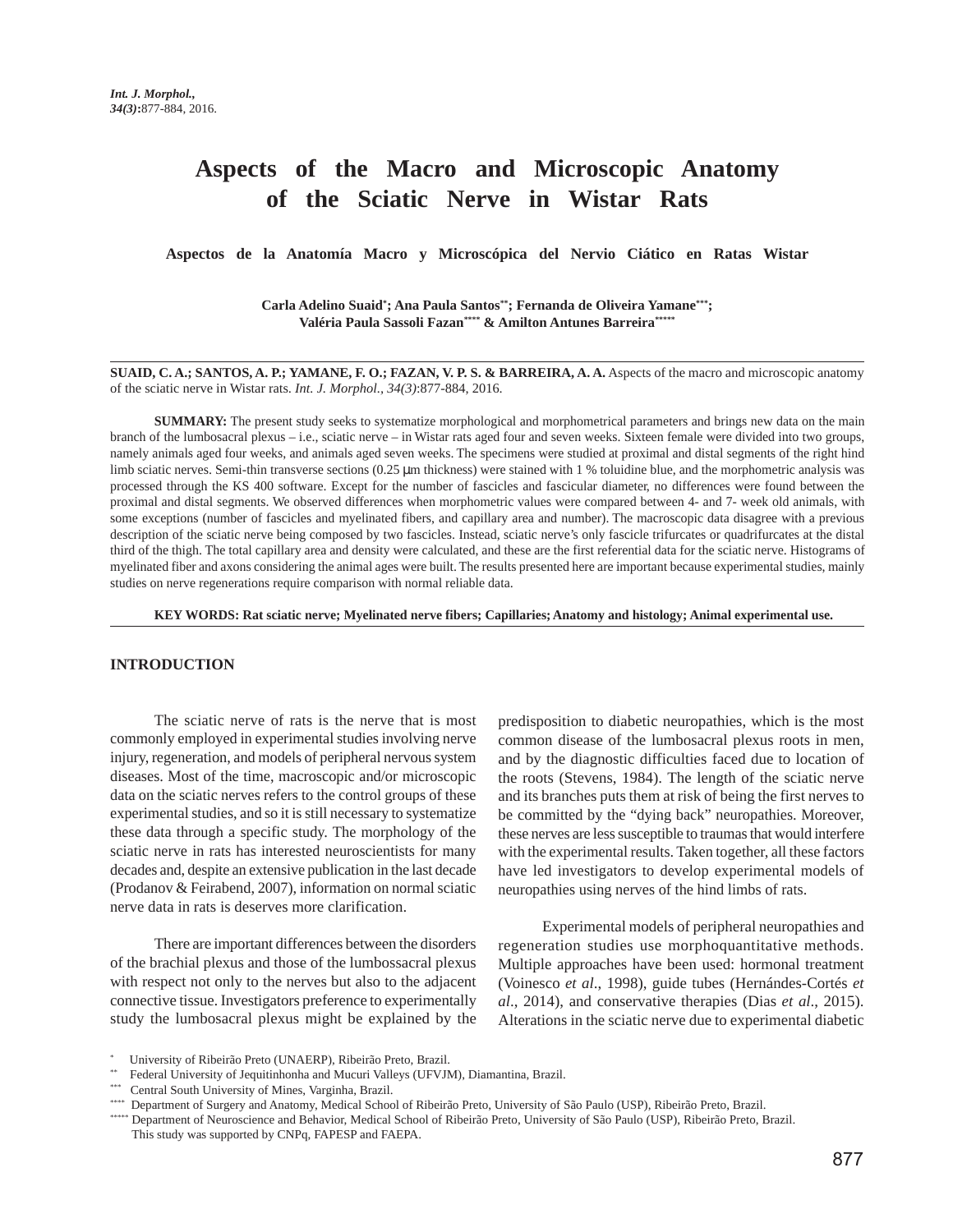neuropathy have also been extensively investigated (Yagihashi, 1993; Sugimoto & Yagihashi, 1996).

The present study aims to investigate and systematize the morphoquantitative parameters of the sciatic nerves, including the number of fascicles, nerve area, minimum diameter of fascicles, number and density of myelinated fibers, minimum diameter of the myelinated fiber and respective axons, myelin sheath area, fiber distribution histograms, relation between axon diameter and myelin area, and capillary number and area. A comparison between proximal and distal segments, and also between rats aged 4 and 7 weeks was performed, using highly sophisticated computer morphometry.

## **MATERIAL AND METHOD**

Sixteen female Wistar rats were divided into two groups: animals aged four weeks weighing between 96 and 137 g ( $n=8$ ), and animals aged seven weeks with weights varying from 214 to  $271$  g (n= 8). The animals were anesthetized with sodium pentobarbital (Nembutal, 40 mg/kg, i.p.) and perfused with a 0.05 M phosphate-buffered saline solution, pH 7.4 (1 mL/g) followed by a 3.0 % glutaraldehyde solution in 0.07 M cacodylate buffer, pH 7.2 (1.5 mL/g) through the left ventricule, using a perfusion pump (Aga 2 intel pump). All experimental procedures adhered to The Guide for the Care and Use of Laboratory Animals prepared by the National Academy of Sciences and published by the National Institutes of Health (Copyright© 1996 by the National Academy of Sciences) and were approved by the Institutional Ethics Committee



Fig. 1. Removal sites of the proximal (p) and distal (d) segments of the sciatic nerve of a female Wistar rat, aged 7 weeks (A). Photomicrographs of transverse semi-thin sections of the proximal (B) and distal (C) segments (Toluidine blue stained. Bars=  $100 \mu m$ ).

for Animal Research (CETEA – Comitê de Ética em Experimentação Animal). Every effort was made in order to minimize the number of animals used.

After careful anatomical dissection, the sciatic nerves were totally exposed, and proximal (immediately after passing through the major sciatic foramen) and distal (at popliteal fossa, immediately before the terminal branching) segments were removed for histological processing (Fig. 1).

After removal, the nerves were kept in the fixative solution. They were then prepared, cut, stained, and observed as described previously (Santos et al., 2007). The nerves were kept in the fixative solution for an additional 48 h and processed for epoxy resin embedding (Poly/Bed 812; Polysciences, Warrington, PA). After careful positioning of the nerve fragments in the embedding molds, transverse sections were cut at 0.25 mm, stained with 1 % toluidine blue, and observed by means of an Axiophot photomicroscope (Carl Zeiss, Jena, Germany).

For the morphometric study, the images were acquired via a digital camera (TK-1270, JVC, Victor Company of Japan, Ltd, Tokyo, Japan) and analyzed with an IBM/PC. The transverse sectional areas of the fascicles were manually obtained, and the number of fascicles were counted. The luminal area and the number of capillaries were also obtained. The endoneurial area occupied by the capillaries was calculated. For the study of myelinated fibers, the endoneural space was observed using an optical set with immersion oil lens (100 X), optovar (1.6 X), and camera (0.5 X), as well as an 8 X computerized magnification, which provided images with good resolution for the morphometric approach. The whole fascicle transverse sections were fully scanned using an automatic, motorized microscope stage (Carl Zeiss, Jena, Germany), without overlap of the microscopic fields. Thirty percent of such microscopic fields were randomly studied in proximal and distal segments of the sciatic nerve. Morphometric parameters for the myelinated fibers were obtained, the total number of myelinated fibers present in each microscopic field was identified by visual inspection and counted. The numerical density of the myelinated fibers was calculated. The minimal diameter of the myelinated fibers was automatically measured by means of an image analysis software (KS 400, Kontron 2.0, Eching bei München, Germany). Only fibers of circular shape were measured. Both the axonal minimal diameter and the total fiber minimal diameter were measured, and the ratio between the two diameters, the so-called g-ratio (a measure of the degree of myelination), was obtained. The myelin sheath area was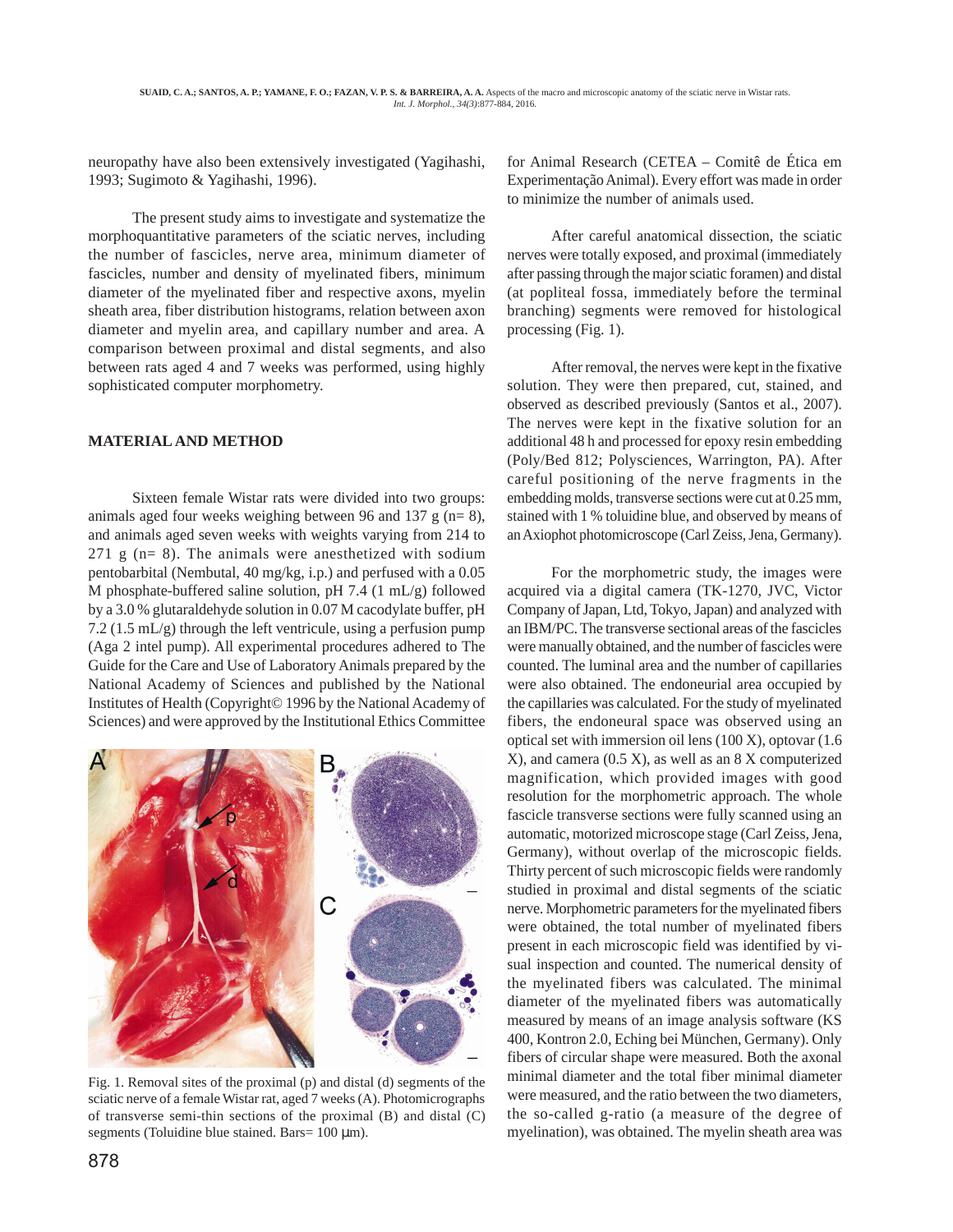automatically calculated for each measured myelinated fiber. Histograms of the distribution of the myelinated fiber and axon populations separated into  $0.5 \mu m$  diameter class intervals were constructed. Vertical lines pointing down from the base line were included from left to right, to show the first percentile of the diameter range, the position of the median (line in bold), and the 99th percentile range of the diameter. A regression analysis was generated to determine the relationship between the diameter of the axon and that of the myelinated fiber.

Morphometric data are represented as mean ± standard deviation of the mean (SDM). Data were compared between the two groups (rats aged four or seven weeks) using the Mann-Whitney, non-parametric test, as well as between segments within the same group (proximal and distal segments) using the Wilcoxon non-parametric test for paired samples. Differences were considered significant at p £0.05.

## **RESULTS**

**Fascicle**. Morphometric data of the sciatic nerves of animals aged 4 and 7 weeks are listed in Table I. Proximal segments presented one fascicle only, while distal segments showed 3 to 4 fascicles (Fig. 1). No significant differences in the internal fascicular area were observed when comparisons

were made between proximal and distal segments from animals of the same age. Nevertheless, the fascicular area was significantly larger in animals aged 7 weeks compared to those aged 4 weeks. There was a significant reduction in the fascicle diameter from proximal to distal grade in both groups. There was also a significant difference between ages for the proximal segments in this parameter.

For animals aged 4 weeks, the total fascicular area occupied by the capillaries was 0.7 % and 3.7 % on proximal and distal segments, respectively, with a significant difference between them. In the case of animals aged 7 weeks, this percentage was 0.6 % and 1 % for the proximal and distal segments, respectively.

**Myelinated fibers** (Table II). Number and density of the myelinated fibers were similar when proximal and distal segments from animals of the same age were compared. The number of myelinated fibers in the two groups did not differ, while the fiber density was smaller in animals aged 7 weeks, compared to those aged 4 weeks. The myelinated fibers, as well as the diameter of their respective axons and the myelin sheaths were similar in the proximal and distal segments from animals of the same age. Nevertheless, comparisons between animals aged 4 and 7 weeks revealed a significant increase in the fiber caliber (fiber and axon minimum diameter and myelin sheath) of the 7- week-old animals.

Table I. Morphometric data for proximal and distal segments of rats aged 4 and 7 weeks old. Data expressed as mean ± SDM.

|           |                    | 4 weeks old       |                 | weeks old          |                  |
|-----------|--------------------|-------------------|-----------------|--------------------|------------------|
|           |                    | Proximal          | <b>Distal</b>   | Proximal           | <b>Distal</b>    |
| Nerve     | Fascicle number    | $1 \pm 0^*$       | $3 \pm 0.40$    | $1 \pm 0^*$        | $3 \pm 0.51$     |
|           | Area $(mm2)$       | $0.32 \pm 0.03$   | $0.31 \pm 0.03$ | $0.41 \pm 0.03#$   | $0.44\pm 0.03\#$ |
|           | Diameter $(\mu m)$ | $579.61\pm48.15*$ | 301.35 ± 27.27  | $636.77\pm18.81**$ | 336.66±38.15     |
| Capillary | Number             | $38\pm19$         | $44 + 7$        | $33\pm18$          | $34\pm13$        |
|           | Area $(\mu m^2)$   | 2303±1776*        | 11447±15621     | 2433±2387          | 4205 ± 3200      |

\* Indicates a significant difference between nerve segments (proximal vs. distal)

# Indicates a significant difference between the same segment for the two age groups (4- vs.7- week old) Differences were considered significant at  $p \leq 0.05$ .

Table II. Morphometric data for proximal and distal segments of rats ages 4 and 7 weeks old.

|                   |                                   | 4 weeks old              |                  | 7 weeks old        |                          |
|-------------------|-----------------------------------|--------------------------|------------------|--------------------|--------------------------|
|                   |                                   | Proximal                 | <b>Distal</b>    | Proximal           | <b>Distal</b>            |
| Myelinated fibers | Number                            | 2730 $\pm$ 303 $\bullet$ | 2478 $\pm$ 244*  | 2610±137*          | 2619 $\pm$ 228 $\bullet$ |
|                   | Density (fibers/mm <sup>2</sup> ) | 27689±2067               | $28520 \pm 2203$ | $21714 \pm 1682$ # | 22964±2185#              |
|                   | Minimal diameter (um)             | $4.29 \pm 0.32$          | $4.30\pm0.14$    | $5.04\pm0.12\#$    | $5.16\pm0.15#$           |
|                   | Myelin area $(\mu m^2)$           | $14.01 \pm 2.55$         | $13.75 \pm 1.33$ | 18.09±1.88#        | $18.60\pm2.24\#$         |
| Axon              | Minimal diameter $(\mu m)$        | $2.23 \pm 0.19$          | $2.27\pm0.17$    | $2.89 \pm 0.19#$   | $2.93\pm 0.23\#$         |

Data expressed as mean ± SDM.

\* Indicates a significant difference between nerve segments (proximal vs. distal).

# Indicates a significant difference between the same segment for the two age groups (4- vs.7- week old).

§Represents 30 % of the total number of myelinated fibers.

Differences were considered significant at  $p \leq 0.05$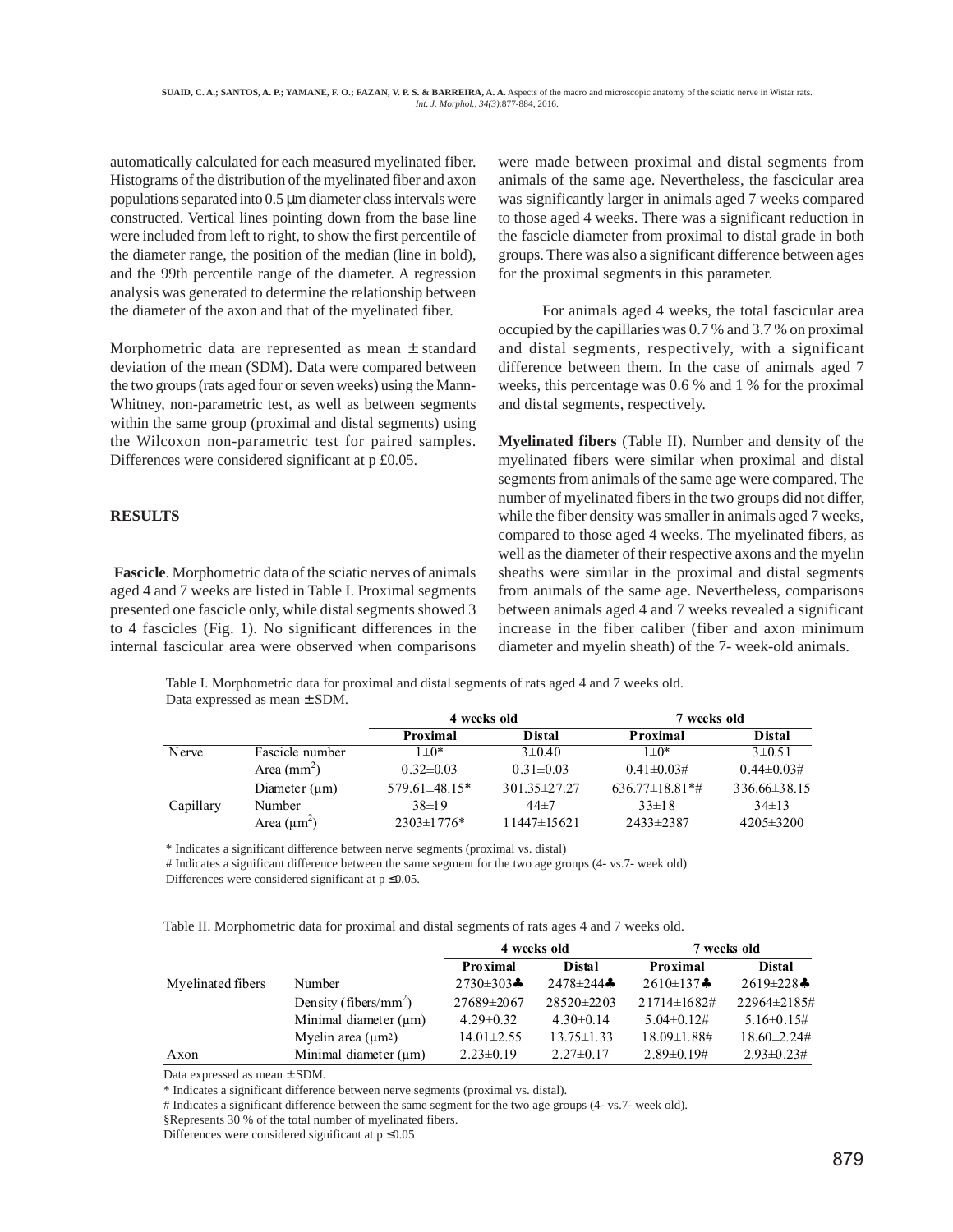**SUAID, C. A.; SANTOS, A. P.; YAMANE, F. O.; FAZAN, V. P. S. & BARREIRA, A. A.** Aspects of the macro and microscopic anatomy of the sciatic nerve in Wistar rats. *Int. J. Morphol., 34(3)*:877-884, 2016.



Fig. 2. Histograms showing the distribution of the diameters of myelinated fibers of the proximal (A and C) and distal (B and D) segments of the sciatic nerve of female Wistar rat aged 4 weeks (A and B) and 7 weeks (C and D). Each column and vertical bar represents mean  $\pm$  SD.



Fig. 3. Histograms showing the axon diameter distribution of the proximal (A and C) and distal (B and D) segments of the sciatic nerve of female Wistar rat aged 4 weeks (A and B) and 7 weeks (C and D). Each column and vertical bar represents mean  $\pm$  SD.

Frequency distribution histograms of the minimum fiber diameter and the respective axons were similar when the proximal and distal segments from the same group and also between groups were compared. Myelinated fiber and axon distribution was unimodal with a discrete asymmetry, with a shift of the distribution to the right (Figs. 2 and 3). As for the linear regression analysis obtained by the leastsquares method, correlation coefficients were 0.85 and 0.84 for the proximal and distal segments of 4-week old rats, respectively. For rats aged 7-weeks data correlation coefficients of 0.91 for both segments (Fig. 4).

## **DISCUSSION**

The sciatic nerve is the largest lumbosacral plexus branch and is the most widely investigated nerve among those comprising the rat peripheral nervous system. The present study still adds to the literature a confirmation on the macro and new data on the microscopic anatomy of this nerve in rats.

**Macroscopic anatomy**. Anatomically, the sciatic nerve in rats is formed by L4, L5, and L6 spinal roots that join to form the nerve on the lesser pelvis, in Sprague-Dawley rats was checked that the components of sciatic nerve vary from L3 to L6, however, the major components are L4 and L5 (Asato *et al*., 2000). It is separated from the pudendal nerve by the superior gluteal artery. Together, they run through the deep groove between the dorsal border of the ischium and the root of the tail, as far as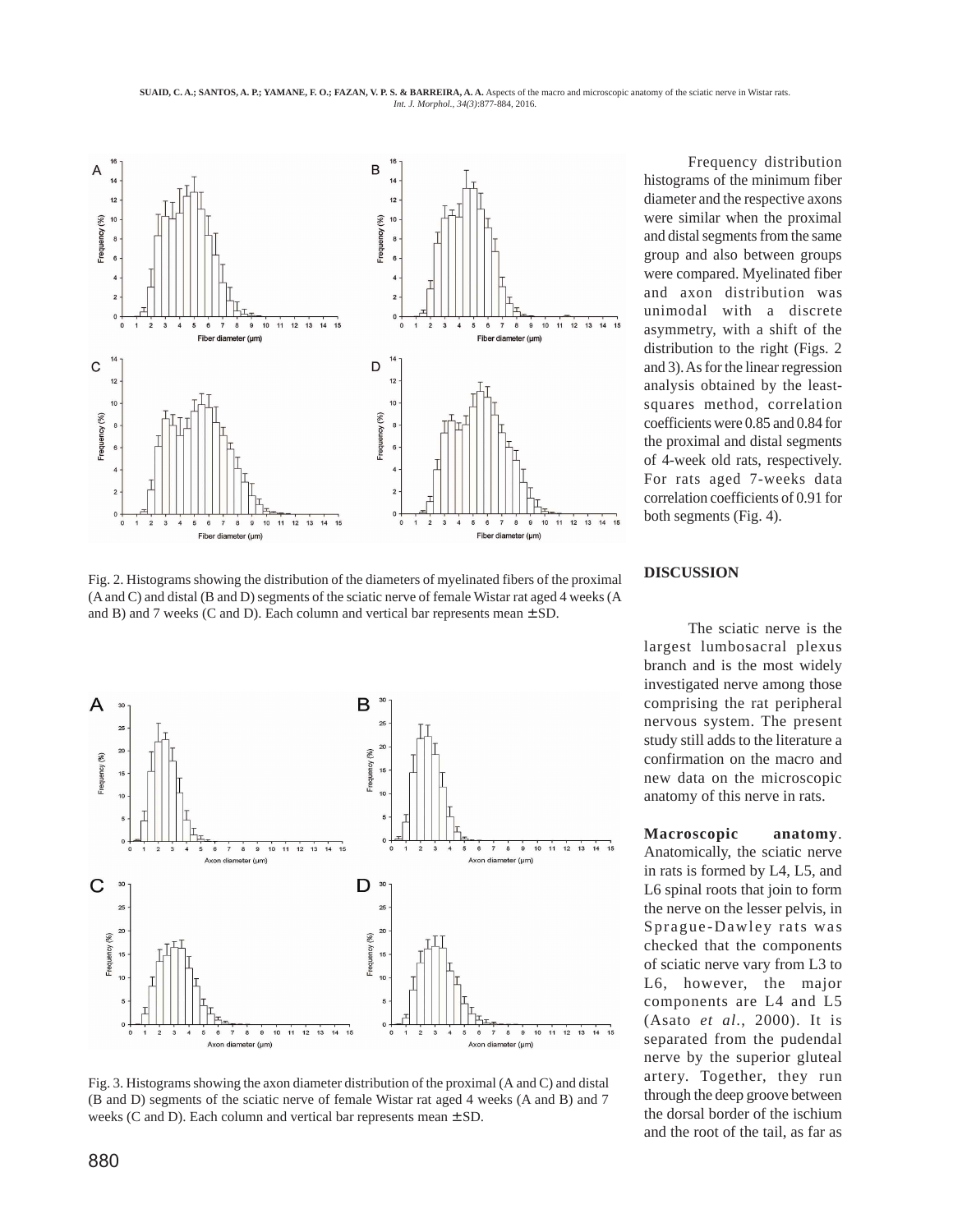**SUAID, C. A.; SANTOS, A. P.; YAMANE, F. O.; FAZAN, V. P. S. & BARREIRA, A. A.** Aspects of the macro and microscopic anatomy of the sciatic nerve in Wistar rats. *Int. J. Morphol., 34(3)*:877-884, 2016.



Fig. 4. Regression analysis of the relationship between axon diameter and myelinated fiber diameter in the proximal (A and C) and distal (B and D) segments of the sciatic nerve of female Wistar rats aged 4 weeks (A and B) and 7 weeks (C and D).

the caudal extent of the sciatic notch, where the sciatic nerve enters the thigh. Then, it takes a descending path as a single fascicle (Greene, 1963), above the obturator externus, quadratus femoris, biceps femoris, and adductor magnus muscles, giving off collateral branches to the ischiotibial muscles (proximal portion of the sciatic nerve). After innervating these muscles, it penetrates the popliteal fossa and bifurcates, giving off tibial (medial) and fibular (lateral) branches.

It was stated that the sciatic nerve of the rat is constituted, from its origin, by two separated fascicles – the tibial and fibular nerves (Greene). Later, it was described that the proximal portion of this nerve is constituted by a single fascicle (Schmalbruch, 1986), as we have also shown in the present study.

Macroscopically, since its origin from the greater sciatic foramen the rat sciatic nerve is constituted by a single fascicle that follows a caudal path toward the popliteal fossa (distal region), where it branches into three divisions: tibial, fibular, and sural nerves. As in the case of the present study, a single fascicle on the proximal segment and three fascicles distally were observed. These gross observations are confirmed by light microscopy carried out in the present study. Some of the distal sciatic segments present four fascicles, which have also been described by (Schmalbruch; Prodanov & Feirabend, 2007), as a cutaneous branch.

**Microscopic anatomy**. For the discussion about the morphometric data, we have separated the data for the nerve variables from those related to the fiber variables. The nerve variables include the nerve area, the vessels area, the fascicles area, as well as the minimal fascicular diameters and the number and density of the fibers. The fibers variables are the minimal diameter of the fiber and axon, the myelin sheath area, and the G ratio. The minimal diameter was chosen in our study because it is the most reliable and represents the nerve caliber and their fibers in the transversal sections, taking in to account that this kind of section can be oval or irregular (Fazan & Lachat, 1997).

A variation in the fascicular area, diameter, and number of fibers in different segments of the same nerve can be due to the fascicular ramification during their course. The ramification of the fascicles can results in a difference

between 4 % and 30 % of the total area when the proximal and distal segments of the sural nerve in men are compared (Behse *et al*., 1974). Nevertheless, when the variation of the diameter and the area of the same nerve occur among groups of different ages, such a difference is believed to be due to nerve growth, which follows animal growth (Jacobs & Love, 1985). The same reasoning cannot be applied to the number of fibers because the latter does not change with age in normal animals.

Analysis of the histograms of myelinated fiber diameter distribution indicates a progressive, elevation in the diameter and respective axons with age, which is sufficient to alter the pattern of distribution of those fibers (Fazan & Lachat). Older ages had a direct relation with the myelinated fibers in Wistar rats (Sharma *et al*., 1980). Immediately after birth there is an abrupt enlargement of that diameter. Subsequently, it continues enlarging, but in a lesser proportion. The maximum diameter is reached at the age of 9 to 12 months. This enlargement is also directly associated with an enhancement in nerve conduction velocity.

In man, the relation between the axonal diameter and the respective fiber diameter, the G ratio, is important for theoretical extrapolations related to the conduction velocity. G-ratio values between 0.6 and 0.7 would be ideal for the maximum conduction velocity (Rushton, 1951).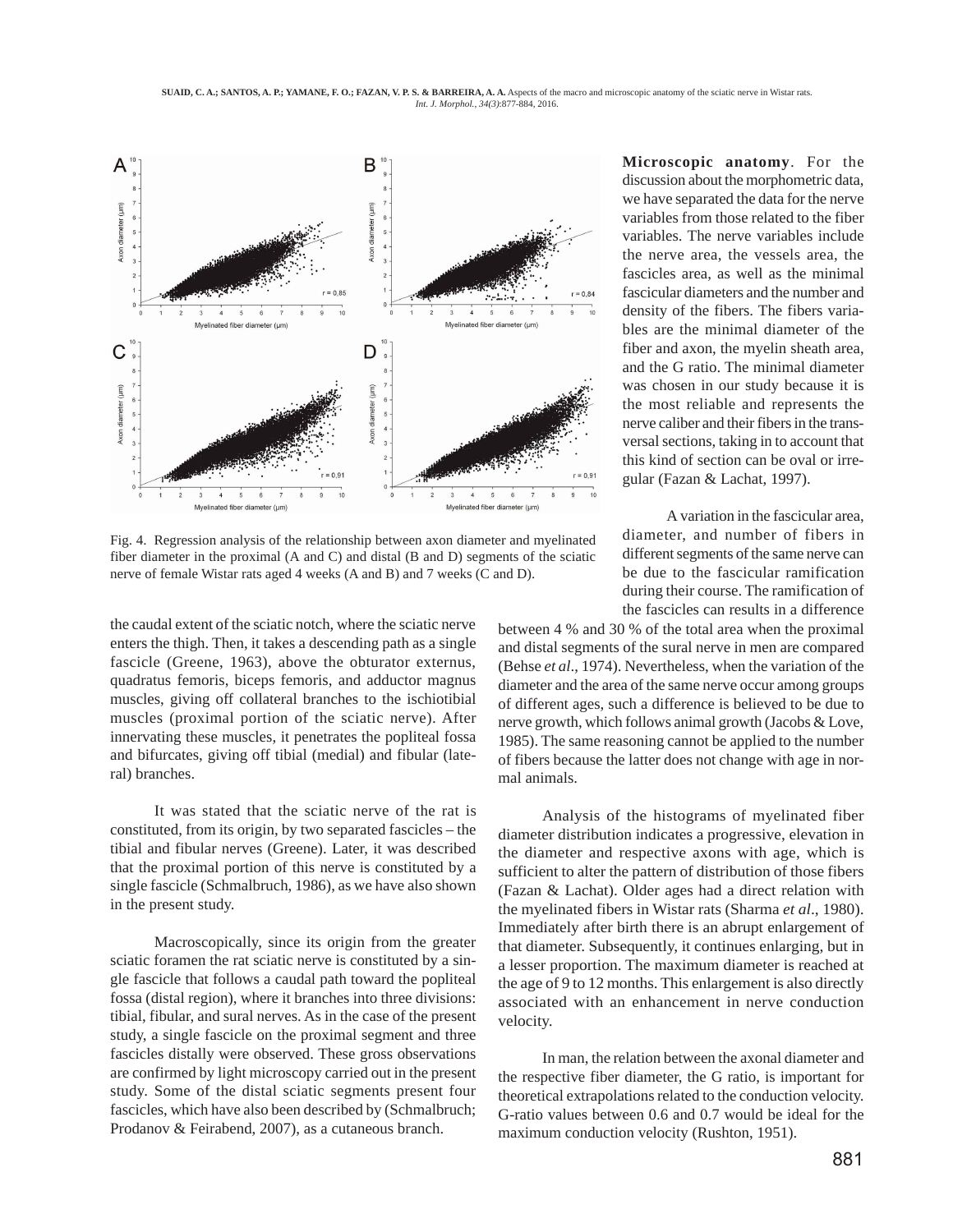**Minimal fascicular area and diameter and capillaries**. There are no differences between fascicular areas of proximal and distal segments in animals of the same age, suggesting that the sciatic nerve does not give major branches throughout its descending pathway on the thigh (Prodanov & Feirabend). The mean values for the fascicular areas in animals aged 7 weeks are similar to those reported for older adult Sprague-Dawley rats (Nukada, 1988). Small variations in the observed values might be due to differences in the animals' age used by different authors. The statistical differences between animals aged 4 and 7 weeks observed, by us, which showed that the nerve of 7- week old animal is larger, are due to the fact that during this period of life there is intense animal growth, which reaches a plateau at about six months of age (Sharma *et al*.; Jeronimo *et al*., 2005). The same observations have been made for the sciatic nerve fascicular growth in Wistar rats aged 12 and 20 months (Yagihashi *et al*.), and 12, 14, 16, and 18 weeks (Nukada). Similar reports have also been made by other authors. The progressive increase in fascicular area, along with animal growth is in accordance to our observations.

No references on the minimum fascicular diameter of the rats' sciatic nerve, embedded in Epon 812 and sectioned transversally are available in the literature. In the present study, we have shown that there are differences between proximal and distal segments of animals with the same age. The fact that there is only one fascicle proximally and that there are at least three fascicles distally corroborates the differences in the average minimum fascicle diameter between segments. We have also observed an increase in the fascicle diameter with age, as observed for the fascicular area.

Among the several studied nerve segments, the endoneural area occupied by the capillaries did not exceed 3.7 %. In order to calculate the density of myelinated fibers, there are descriptions about subtraction of the capillary area from the total endoneural area in other nerves (Kerns & Lucchinetti, 1992; Wesselmann *et al*., 1994), but not in the sciatic nerve. However, these authors have not mentioned the values of capillary area for the studied nerves. In the present study, the density of the myelinated fiber was obtained without subtraction of the values of capillary area. Nevertheless, morphoquantitative analysis of the capillaries is important for understanding the vascular diseases of nerves, such as the diabetic neuropathy. It is important to mention that there is an increase in the endoneural area occupied by the capillaries from proximal to distal gradient in both groups studied here. This finding is in accordance to previous observations made for the vagus nerves (Schiavoni & Fazan, 2006) and might be an indication that proximal segments are more susceptible to ischemia. Another study on the sciatic nerve of rats (Wadhwani *et al*., 1991), performed with a histological technique very

similar to the one used in our study showed no differences in the mean number of blood vessels per nerve cross-section or in the percent ratios of surface areas between ages 3 and 11 months, and between proximal (sciatic) and distal (tibial branch) segments. Nevertheless, we must take into account that the sciatic nerve is long enough to be studied in different segments, and that it branches to give origin to the tibial, fibular, and sural nerves (Jeronimo *et al*.). The latter are considered isolated anatomical structures, long enough to be studied as separate nerves as well. In this way, it is difficult to compare data obtained in the sciatic nerve with those achieved with one of its branches and to consider them as proximal and distal segments of the same nerve. The data on capillary area and density, referred for the first time in the present study, are important since angiogenesis could be a clue to explaining the regenerative effect of mononuclear bone marrow cells on sciatic nerve regeneration (Pereira-Lopes *et al*., 2006).

**Myelinated fibers and axons**.The number of myelinated fibers in the proximal and distal segments was similar, and there were no difference in these values in terms of age. The absence of significant branching of the sciatic nerve (Schmalbruch) associated with a constant number of nerve fibers during development (Jeronimo *et al*.) explains our findings. Also, the absence of significant difference in the number of fibers between proximal and distal segments in animals of the same age has been documented for the sciatic and other nerves (Dyck *et al*., 1984; Jeronimo *et al*.; Santos *et al*.). The numbers presented in this section are similar to those reported for Wistar rats (Schmalbruch; Yagihashi *et al*.; Voinesco *et al*.; Prodanov & Feirabend); and for Lewis and Sprague-Dawley rats (Dyck *et al*.; Mackinnon *et al*., 1991).

We describe similar values for the density of myelinated fibers in the proximal and distal segments of animals of the same age, in agreement with previous reports (Sharma *et al*.). However, our data show that animals aged 7 weeks have smaller average values compared to animals aged 4 weeks. This inverse relation is expected once the fascicle area increases with age, while the number myelinated fibers remain constant. Reduced fiber density with aging has also been described (Sharma *et al*.; Jeronimo *et al*.).

Analyzing the fiber density values reported in studies using Wistar rats, we have not found any similarities between our data and those of other authors (Yagihashi *et al*.; Sugimoto & Yagihashi), taking into account the different ages of the studied animals. When a comparison among the data of those authors is made, there are no similarities either. The same observation has been made for studies using Sprague-Dawley rats (Mackinnon *et al*.). Probably, these differences are related to the different animals ages used for the experiments, and also to differences in the employed histological and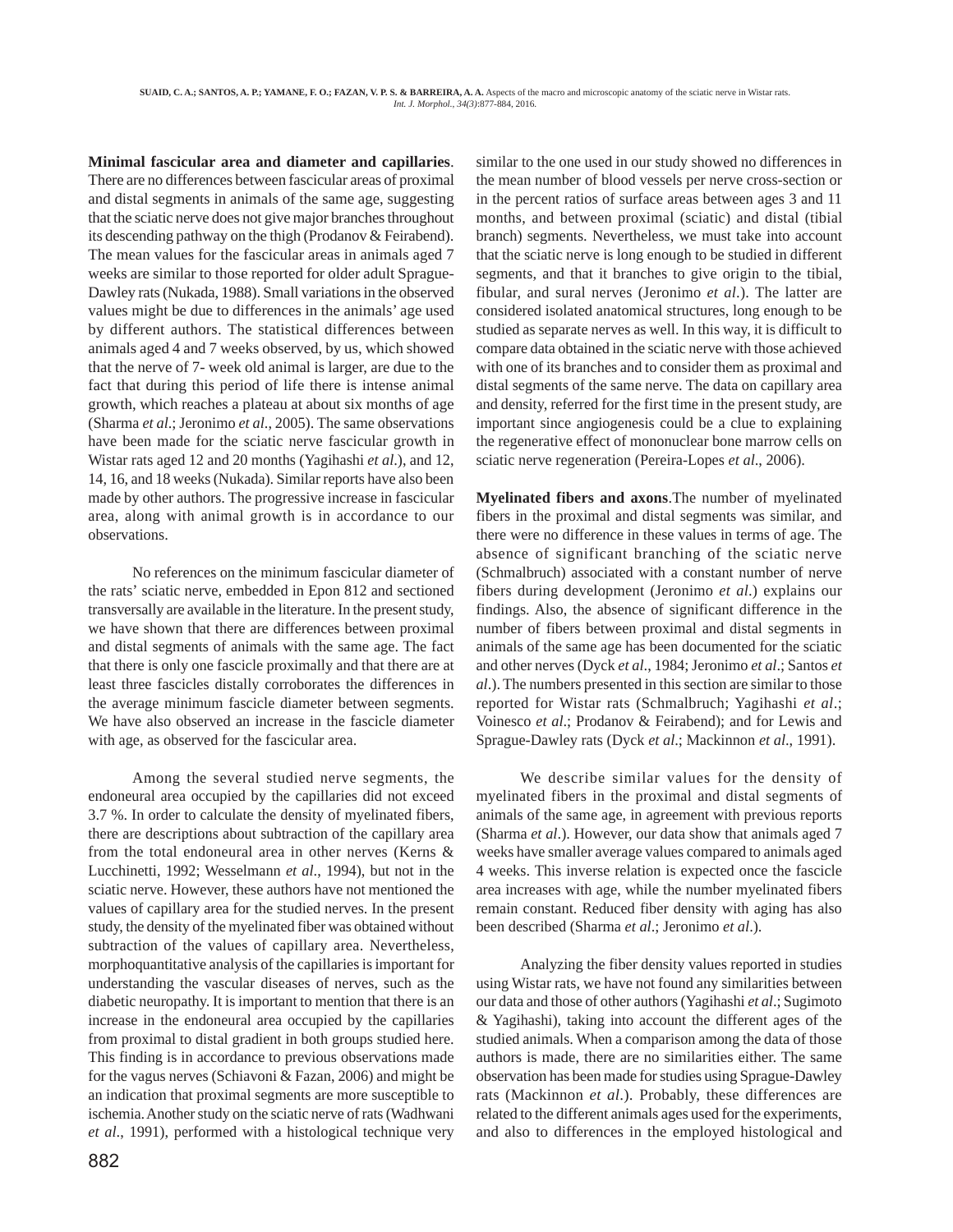morphometric methods. The degree of specimen shrinking depends particularly on the fixing solution, the buffer osmolarity, and dehydration, and it varies from 10 to 24 % (median: 19 %) of the total endoneural transversal area. Consequently, the number of myelinated fibers is the most reliable morphometric parameter (Behse *et al*.).

The minimum diameters of myelinated fibers and their respective axons do not reveal significant differences between segments. These findings are similar to those obtained for Lewis rats (Dyck *et al*.). Comparison of the data obtained by us for animals aged 4 and 7 weeks, shows a significant increase in the diameters of myelinated fibers (a shift to the right), with animal growth. This has also been observed for rats aged 4 and 28 months (Voinesco *et al*.). The same observations about fiber and axon diameters are applicable to the myelin sheath. Comparing animals aged 12 and 20 months, there is an increase in the size of the myelin sheath with animal growth (Yagihashi *et al*.).

Frequency distribution histograms for myelinated fibers and their respective axons with unimodal shape seems to be characteristic of the sciatic nerve in young animals. Comparing histograms obtained for 4- week and 7- weekold animals; there is a shift to the right, indicating an increase in the diameters of fibers with animal growth, which should happen as a way to maintain the ideal conduction velocity of the fibers. We were not able to find previous published data on the histograms of sciatic nerve axon diameters for rats aged 4 and 7 weeks as shown here.

The present data might be used as a reference for comparisons with studies that investigate pathological alterations or regeneration of the sciatic nerve, mainly those on the experimental models of diseases that affect the peripheral nervous system, which are important for a better elucidation of the pathological mechanisms underlying the human peripheral neuropathies.

The present macroscopic data disagree with a previous description of the sciatic nerve being constituted by two fascicles. Instead, its only fascicle trifurcates or quadrifurcates at the distal third of the thigh, as seen by two other groups. This paper brings data on the sciatic nerve minimal fascicular diameter in two levels and ages that have not been previously reported. The total area occupied by the capillaries and capillaries density were calculated, and these are the first referential data for the sciatic nerves mainly for studies on nerve regeneration preceded by enhancement of angiogenesis. Histograms of myelinated fiber axons for rats aged 4 and 7 weeks are presented for the first time. The data reported here for Wistar rats overlap the same data published for the Sprague-Dawley, Lewis, Fischer 344 rats strain

concerning the nerve area, fascicles, number of fibers, diameter ofmyelinated fibers, and G ratio, indicating that the genetic differences among those strains do not interfere with the morphology and morphometry of sciatic nerve.

#### **ACKNOWLEDGEMENTS**

The authors thank Ms. Maria Cristina Lopes Schiavoni, Mr. Antonio Renato Meirelles e Silva, and Ms. Aracy Edwirges Vieira da Silva Dias for technical assistance. They are also grateful to Mr Geraldo Cássio dos Reis for the statistical analysis.

**SUAID, C. A.; SANTOS, A. P.; YAMANE, F. O.; FAZAN, V. P. S. & BARREIRA, A. A.** Aspectos de la anatomía macro y microscópica del nervio ciático en ratas Wistar. *Int. J. Morphol., 34(3)*:877-884, 2016.

**RESUMEN:** El objetivo fue sistematizar los parámetros morfológicos y morfométricos y traer nuevos datos sobre el ramo principal del plexo lumbosacro - es decir nervio ciático - en ratas Wistar de 4 a 7 semanas. Dieciséis ratas fueron divididas en dos grupos, con 4 y 7 semanas de edad. Las muestras estudiadas fueron los segmentos proximal y distal del nervio ciático derecho. Secciones delgadas (espesor 0,25 mm) fueron teñidas con azul de toluidina al 1 % y el análisis morfométrico se llevó a cabo utilizando el programa KS 400. Excepto para el número de fascículos y diámetro fascicular, no se encontraron diferencias entre los segmentos proximal y distal. Fueron observadas diferencias cuando se compararon los valores morfométricos entre animales de 4 y 7 semanas, con algunas excepciones (número de fascículos y fibras mielinizadas, área y número de capilares). Los datos macroscópicos no están de acuerdo con la descripción anterior del nervio ciático siendo compuesto por dos fascículos. En cambio, sólo trifurcación o cuadrifurcación fueron encontrados en el tercio distal del muslo. El área total capilar y la densidad fueron calculadas y estos constituyen los primeros datos de referencia para el nervio ciático. Se construyeron histogramas de fibras mielínicas y axones, teniendo en cuenta las edades de los animales. Los resultados presentados aquí son importantes porque los estudios experimentales, en especial aquellos sobre la regeneración nerviosa, requieren comparación con datos confiables normales.

**PALABRAS CLAVE: Nervio ciático; Fibras nerviosas mielinizadas; Capilares; Anatomía e histología; Uso de animales experimentales.**

## **REFERENCES**

- Asato, F.; Butler, M.; Blomberg, H. & Gordh, T. Variation in rat sciatic nerve anatomy: implications for a rat model of neuropathic pain. *J. Peripher. Nerv. Syst., 5(1)*:19-21, 2000.
- Behse, F.; Buchthal, F.; Carlsen, F. & Knappeis, G. G. Endoneurial space and its constituents in the sural nerve of patients with neuropathy. *Brain, 97(4)*:773-84, 1974.